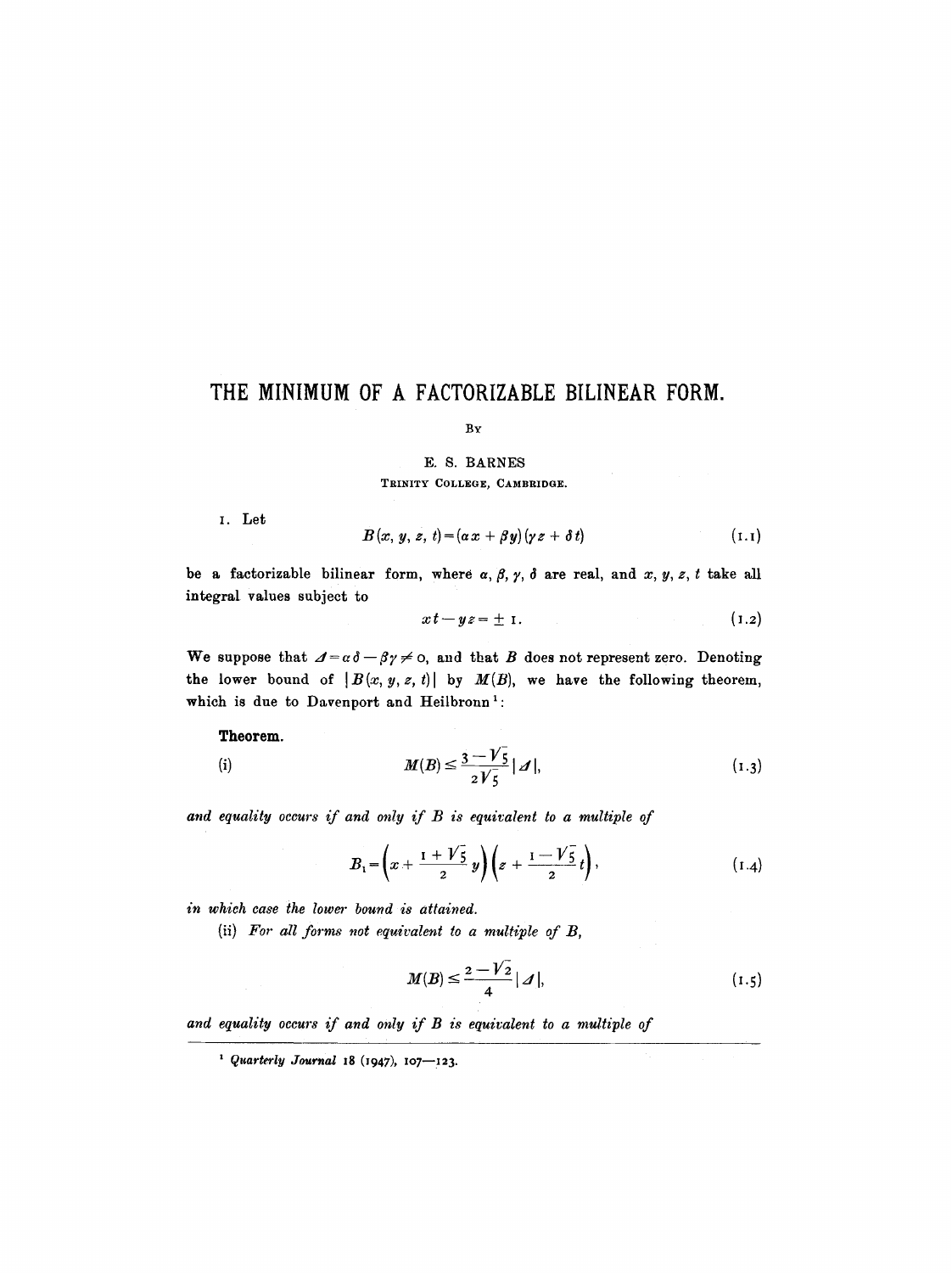$$
B_2 = (x - \sqrt{2} y)(z + \sqrt{2} t) \tag{1.6}
$$

*in which case the lower bound is attained.* 

(iii) For all forms not equivalent to a multiple of  $B_1$  or  $B_2$ ,

$$
M(B) \le \frac{\sqrt{2}-1}{3} |A|, \tag{1.7}
$$

*and equality occurs if and only if B is equivalent to a multiple of* 

$$
B_3 = (x - \sqrt{2}y)\{z + (3 - \sqrt{2})t\},\tag{1.8}
$$

*in which ease the lower bound is attained.* 

 $(iv)$  *For any*  $\delta > 0$ *, there exists a set of forms B for which* 

$$
M(B) > \left(\frac{\sqrt{2}-1}{3} - \delta\right)|\mathcal{A}|,\tag{1.9}
$$

*and the set has the cardinal number of the continuum.* 

They proved these results by obtaining relations between the values assumed by  $B$  and those assumed by the associated quadratic form

$$
Q(x, y) = (\alpha x + \beta y)(\gamma x + \delta y) \tag{1.10}
$$

for coprime integers  $x, y$ . I give here an alternative proof; the method is essentially the same as that which I used in a recent paper<sup>1</sup> on the analogous problem of determining the lower bound of  $|Q(x, y)Q(z, t)|$  for integral x, y, z, t subject to  $(1.2)$ .

The proof exhibits the dependence of the result (iv) on the existence of a constant  $|\eta| > 0$  such that  $|B_s(x, y, z, t)| > \left|\frac{y_2 - 1}{s_1} + \eta\right| |\mathcal{A}|$  for all but a finite  $\sqrt{3}$ number of values of  $x, y, z, t$ .

2. The associated quadratic form Q, defined by (I.tO), has discriminant  $D = (\alpha \delta - \beta \gamma)^2 = \mathcal{J}^2 > 0$ , and so is indefinite. Also Q does not represent zero, since  $B$  does not. Let then<sup>2</sup>

$$
\ldots, \varphi_{-2}, \varphi_{-1}, \varphi_0, \varphi_1, \varphi_2, \ldots \qquad (2.1)
$$

<sup>&</sup>lt;sup>1</sup> "The minimum of the product of two values of a quadratic form" (II), *Proc. London Math. 8oe.* (a) 1 (1950).

<sup>&</sup>lt;sup>2</sup> For these results, see I. SCHUR, Sitz.-Ber. K. Preuss. Akad. Berlin (1913), 212-231 (214--216), whose notation 1 have adopted.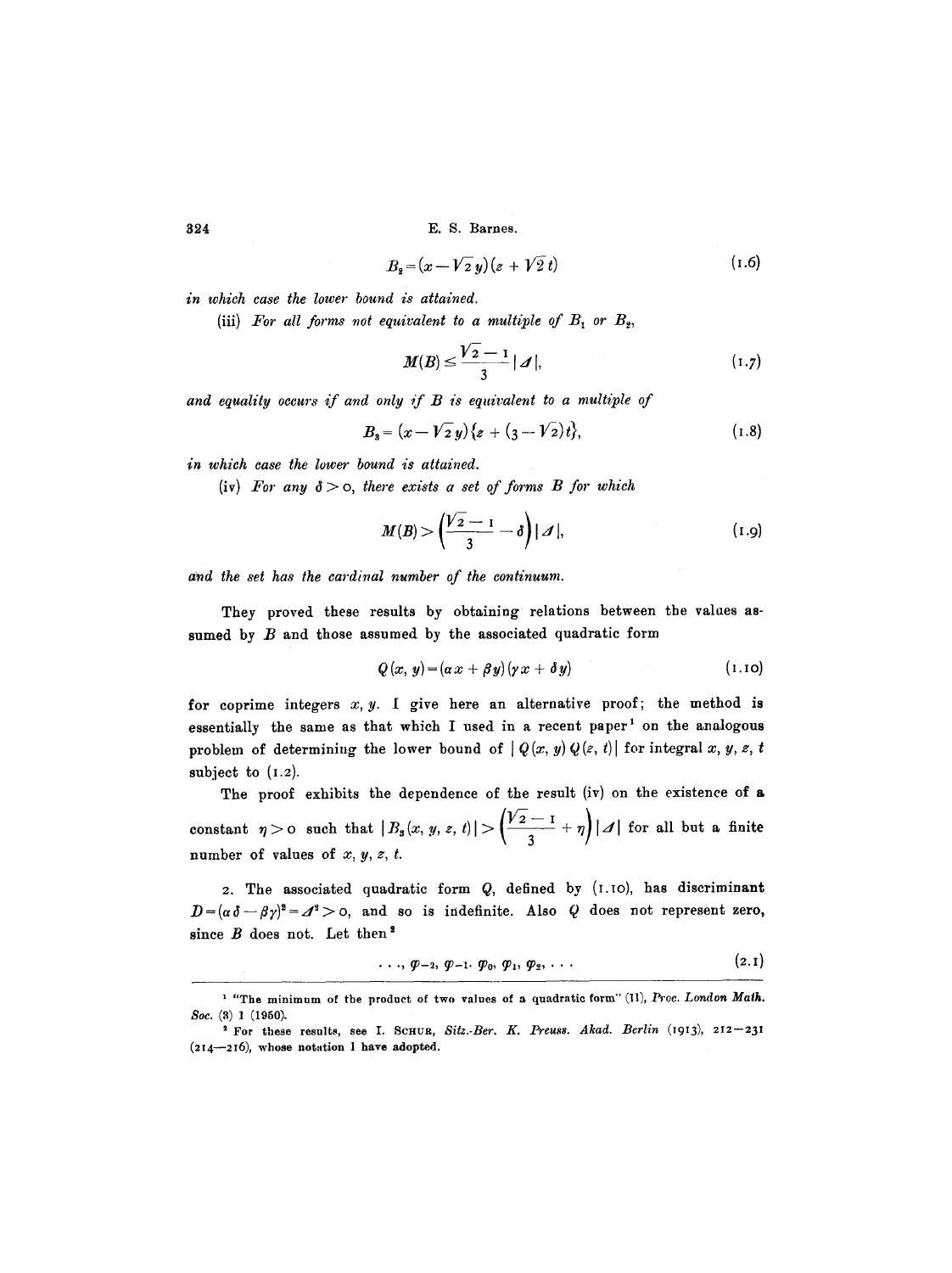be the chain of reduced forms equivalent to  $Q$ , where

$$
\boldsymbol{\varphi}_{\boldsymbol{v}} = \boldsymbol{\varphi}_{\boldsymbol{v}}(x, y) = (-1)^{\nu-1} a_{\boldsymbol{v}} x^2 + b_{\boldsymbol{v}} x y + (-1)^{\nu} a_{\nu+1} y^2 \qquad (\nu = 0, \pm 1, \pm 2, \ldots), \quad (2.2)
$$

so that, supposing  $a_0 > 0$ , all the numbers  $a_v$ ,  $b_v$  are positive; further

$$
\frac{b_{\nu} + b_{\nu+1}}{2 a_{\nu+1}} = k_{\nu} \tag{2.3}
$$

is a positive integer. We set

$$
r_{\nu} = \frac{V\bar{D} + b_{\nu}}{2 a_{\nu+1}}, \quad s_{\nu} = \frac{V\bar{D} - b_{\nu}}{2 a_{\nu+1}}, \tag{2.4}
$$

whence

$$
\frac{a_v}{a_{v+1}} = r_v s_v, \quad \frac{b_v}{a_{v+1}} = r_v - s_v, \quad \frac{VD}{a_{v+1}} = r_v + s_v.
$$
 (2.5)

From  $(2.3)$ ,  $(2.4)$ , we deduce that

$$
r_v = k_v + \frac{1}{r_{v+1}}, \ \varepsilon_v = \frac{1}{s_{v+1}} - k_v, \tag{2.6}
$$

and so

$$
r_{v}=(k_{v}, k_{v+1}, k_{v+2}, \ldots), s_{v}=(0, k_{v-1}, k_{v-2}, \ldots)
$$
\n(2.7)

in the usual notation for continued fractions. We also write

$$
r'_{v} = r_{v} - k_{v} = (0, k_{v+1}, k_{v+2}, \ldots), \qquad (2.8)
$$

so that

$$
0 < r'_*, \ s_v < 1, \ r_v > k_v \ge 1. \tag{2.9}
$$

We denote by  $(K)$  the infinite sequence of positive integers

(K): ..., k-2, k-l, k0, ]cl, ~'2 .... (2.I0)

K) is then determined by Q, and hence also by B; conversely,  $(K)$  determines, to within an arbitrary multiple, the class of forms equivalent to  $Q$ , and hence also the class of bilinear forms equivalent<sup>1</sup> to  $B$ .

Finally, we define

$$
A_{\nu}^{(1)} = \frac{r_{\nu}'}{r_{r} + s_{\nu}}; \quad A_{\nu}^{(2)} = \frac{1 - r_{\nu}'}{r_{\nu} + s_{\nu}}; \quad A_{\nu}^{(3)} = \frac{s_{\nu}}{r_{\nu} + s_{\nu}}; \quad A_{\nu}^{(4)} = \frac{1 - s_{\nu}}{r_{\nu} + s_{\nu}}; \quad (\nu = 0, \pm 1, \pm 2, \ldots). \tag{2.11}
$$

Clearly, by (2.9),

$$
A_{\nu}^{(i)} > 0. \tag{2.12}
$$

i Two bilinear forms are said to be equivalent if the corresponding quadratic forms **are**  equivalent under integral unimodular transformation. It is easily seen that equivalent forms assume the same set of values for integral  $x, y, z, t$  satisfying (I.2).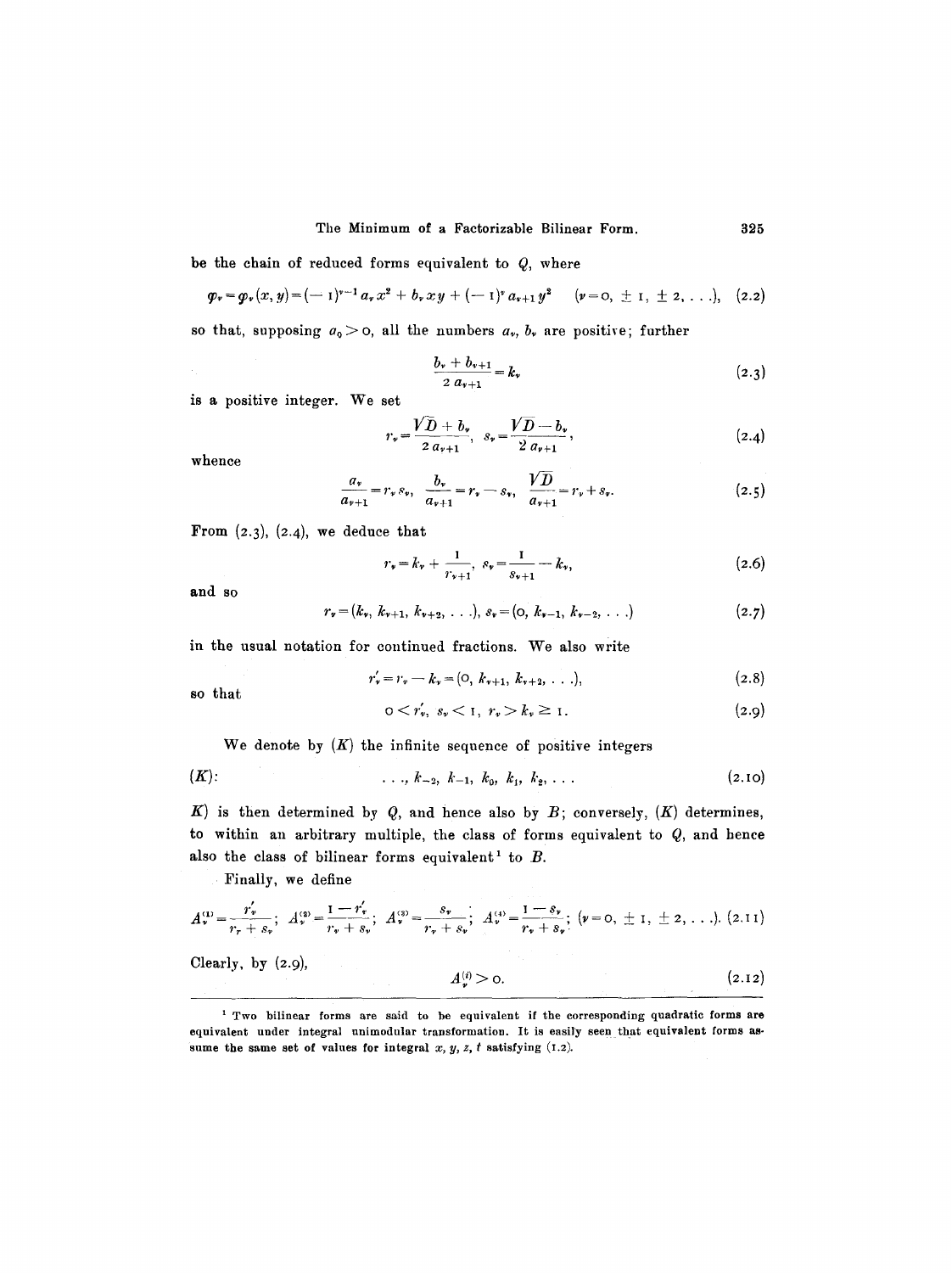We now establish the following lemma, which constitutes the basis of the proof of the theorem:

**Lemma 1.** (i) *Suppose that*  $\lambda > 0$ *, and that* 

$$
|B(x, y, z, t)| \geq \frac{|\mathcal{A}|}{\lambda} \tag{2.13}
$$

*for all integral x, y, z, t subject to* (I.2). *Then the inequalities* 

$$
A_{\nu}^{(1)} \geq \frac{1}{\lambda}, \text{ i.e.} \qquad k_{\nu} + s_{\nu} \leq (\lambda - 1) r_{\nu}'; \qquad (2.14)
$$

$$
A_{\nu}^{(2)} \geq \frac{1}{\lambda}, \text{ i.e.} \qquad k_{\nu} + (\lambda + 1) r_{\nu}^{\prime} + s_{\nu} \leq \lambda; \qquad (2.15)
$$

$$
A_{\nu}^{(s)} \geq \frac{1}{\lambda}, \text{ i.e.} \qquad k_{\nu} + r_{\nu}' \leq (\lambda - 1) s_{\nu}; \qquad (2.16)
$$

$$
A_{\nu}^{(4)} \geq \frac{1}{\lambda}, \text{ i.e.} \qquad k_{\nu} + r_{\nu}^{\prime} + (\lambda + 1) s_{\nu} \leq \lambda; \qquad (2.17)
$$

*hold for all*  $v = 0, \pm 1, \pm 2, \ldots$ 

(ii) Suppose that  $\lambda \geq 2(V_2 + 1)$ . Then if the inequalities  $(2.14)$ - $(2.17)$  hold for all  $v$ ,  $(2.13)$  *is true for all integral x, y, z, t subject to*  $(1.2)$ .

Proof. (i) Suppose that (2.13) holds. Then, since equivalent forms assume the same set of values,

$$
|B_{\nu}| \geq \frac{|A|}{\lambda} \quad (\nu = 0, \pm 1, \pm 2, \ldots), \tag{2.18}
$$

where  $B_r$  is a bilinear form corresponding to the reduced quadratic form  $\varphi_r$ . From  $(2.2)$  and the relations  $(2.5)$ , we have

$$
\varphi_r = \begin{cases}\n-a_{r+1}(r, x+y)(s, x-y) & \text{if } r \text{ is even} \\
a_{r+1}(r, x-y)(s, x+y) & \text{if } r \text{ is odd,}\n\end{cases}
$$
\n(2.19)

and so

$$
B \sim B_{\nu} \sim \pm a_{\nu+1} (r_{\nu} x + y) (s_{\nu} z - t), \qquad (2.20)
$$

$$
|\mathbf{A}| = |\mathbf{A}(B_{\nu})| = a_{\nu+1}(r_{\nu} + s_{\nu}). \qquad (2.21)
$$

(2.I8), (2.20), (2.2I) now give

$$
\frac{\left|\left(r_{\nu}x+y\right)\left(s_{\nu}z-t\right)\right|}{r_{\nu}+s_{\nu}}\geq\frac{1}{\lambda}\;\left(\nu=0,\;\pm\;1,\;\pm\;2,\;\ldots\right).
$$
 (2.22)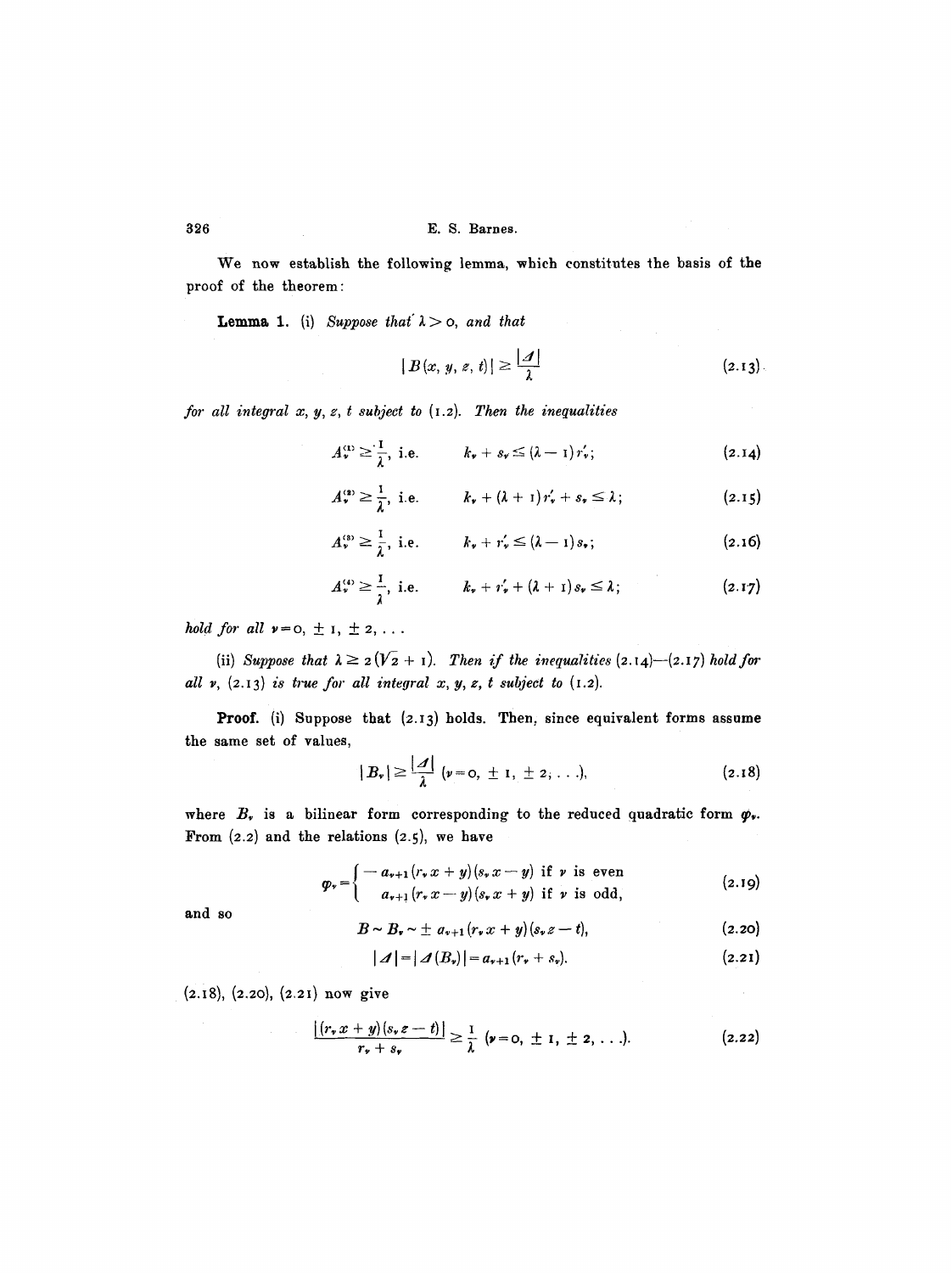The inequalities  $(2.14)$ - $(2.17)$  now follow at once, since they are the particular cases of (2.22) corresponding to  $(x, y, z, t) = (1, -k_*, 0, 1), (1, -k_*-1, 0, 1),$ (o, I, I, o), (o, I, I, I) respectively.

(ii) Suppose now that  $\lambda \geq 2(V_2 + I)$ , and that

$$
|B| < \frac{|A|}{\lambda} \tag{2.23}
$$

for some integral  $x_1, y_1, z_1, t_1$  satisfying (1.2). Lemma I (ii) will follow if we then prove that at least one of the inequalities  $(2.14)-(2.17)$  is false for some  $\nu$ .

We apply to *B* the integral unimodular transformation  $\begin{pmatrix} x_1 & z_1 \\ y_1 & t_1 \end{pmatrix}$  and so obtain an equivalent form

$$
B' = (\alpha X + \beta Y)(\gamma Z + \delta T), \qquad (2.24)
$$

say, which satisfies  $(2.23)$  with  $(X, Y, Z, T) = (1, 0, 0, 1),$  i.e.

$$
|\alpha\delta| < \frac{|\mathcal{A}|}{\lambda}.
$$
 (2.25)

The quadratic form associated with  $B'$  is

$$
Q' = (\alpha X + \beta Y)(\gamma X + \delta Y) \equiv a X^2 + b X Y + c Y^2, \text{ say.} \qquad (2.26)
$$

Since  $|A|=|\alpha\delta-\beta\gamma|$ .  $|b|=|\alpha\delta+\beta\gamma|=|(\alpha\delta-\beta\gamma)-2\alpha\delta|$ , we deduce from (2.25) that

$$
\left(1-\frac{2}{\lambda}\right)|\mathcal{A}|<|b|<\left(1+\frac{2}{\lambda}\right)|\mathcal{A}|.
$$

Squaring  $\left(\text{since } I - \frac{2}{\lambda} > 0\right)$  and using the relation  $b^2 - 4ac = D(Q') = A^2$ , we find

$$
\left(1-\frac{2}{\lambda}\right)^2 - 1 < \frac{4ac}{D} < \left(1+\frac{2}{\lambda}\right)^2 - 1. \tag{2.27}
$$

By hypothesis,  $\lambda \geq 2(\overline{V_2} + 1)$ ,  $I + \frac{2}{\lambda} \leq \overline{V_2}$ , and so (2.27) gives  $|ac| < \frac{2}{4}$ . Thus either  $|a| < \frac{1}{2}V\overline{D}$  or  $|c| < \frac{1}{2}V\overline{D}$ .

Suppose firstly that  $|c| < \frac{1}{2}V\overline{D}$ . If we apply to Q' the parallel transformation

$$
X = x, \quad Y = -px + y \quad (p \quad integral), \tag{2.28}
$$

we obtain a form  $a'x^2 + b'xy + cy^2$ , say, equivalent to  $Q'$ , for which  $b' = b - 2pc$ . We choose p so that  $0 \leq -b + \sqrt{D} + 2pc < 2 |c|$ ; then, since  $b' = \sqrt{D}$  implies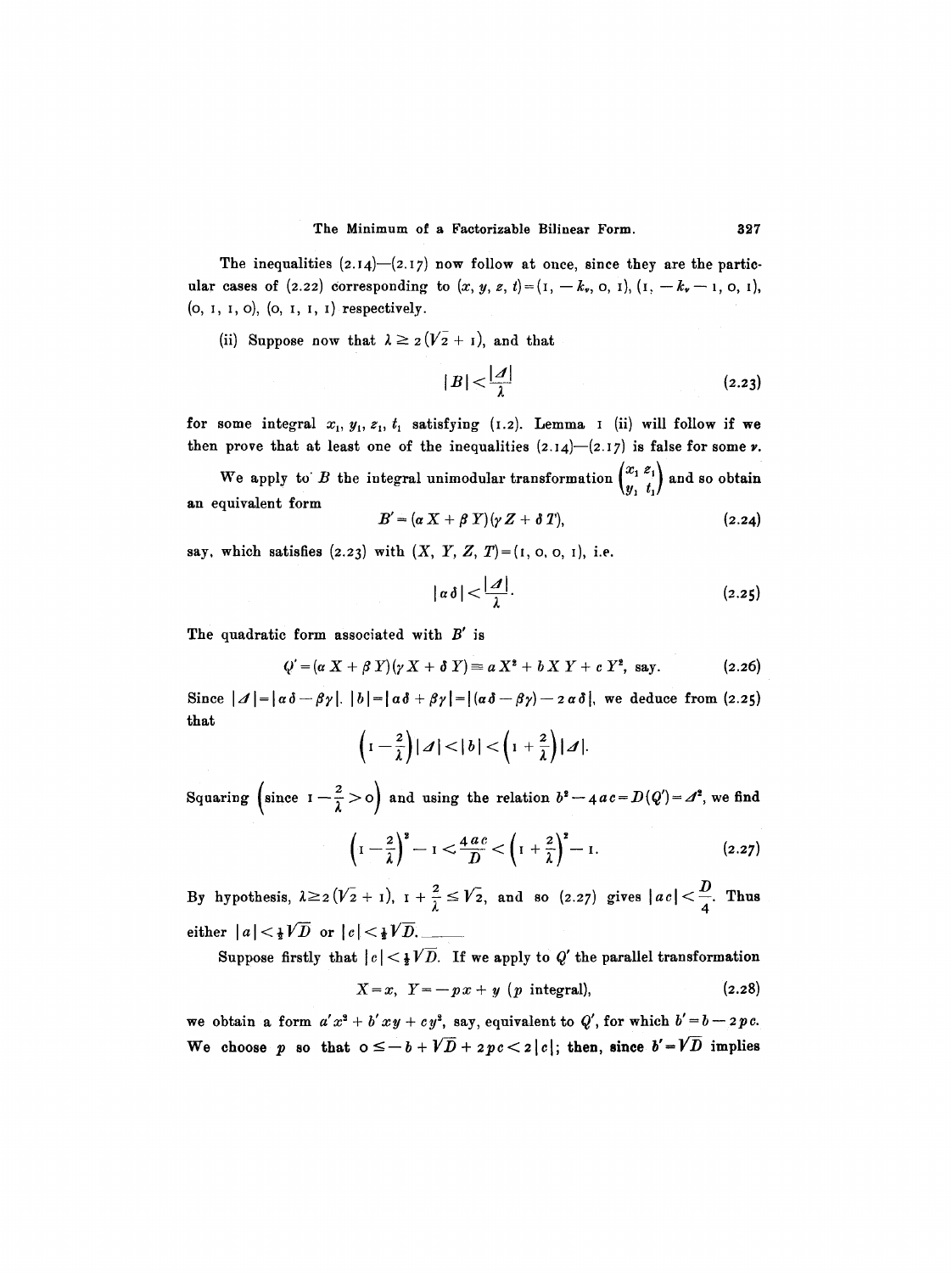328 **E. 8. Barnes.** 

that Q represents zero, we have

$$
0 < V\overline{D} - b' < 2|c|.
$$
\n
$$
(2.29)
$$

This gives  $b' > V\overline{D}-z$   $|c| >$  0, whence also

$$
0 < V\overline{D} - b' < 2|c| < V\overline{D} + b'.
$$
 (2.30)

Now (2.30) is just the condition that the form  $a'x^2 + b'xy + cy^2$  be reduced. Thus

$$
Q'(X, Y) = \varphi_{\nu}(x, y)
$$

for some  $\nu$ , and so, by  $(2.19)$  and  $(2.21)$ ,

$$
\frac{|B'(X, Y, Z, T)|}{|A|} = \frac{|(r_* x \pm y)(s_* z \mp t)|}{r_* + s_*} \text{ or } \frac{|(r_* z \pm t)(s_* x \mp y)|}{r_* + s_*}, \qquad (2.31)
$$

where, by  $(2.28)$ ,

$$
X = x, \ \ Y = -p \cdot x + y, \ \ Z = z, \ \ T = -p \cdot z + t. \tag{2.32}
$$

Suppose next that  $|a| < \frac{1}{2}V\overline{D}$ . Then a precisely similar argument shows that we can reduce Q' by a transformation  $X=x-py$ ,  $Y=y$  (p integral), and so  $(2.31)$  still holds for some  $\nu$ , where now

$$
X = x - py, \ \ Y = y, \ \ Z = z - pt, \ \ T = t. \tag{2.33}
$$

By hypothesis  $|B'|<\frac{|A|}{\lambda}$  for  $(X, Y, Z, T)=(1, 0, 0, 1)$ , i.e. for  $(x, y, z, t) = (1, p, o, 1)$  or  $(1, o, p, 1),$  (2.34)

according as  $(2.32)$  or  $(2.33)$  holds. On substituting  $(2.34)$  in  $(2.31)$ , we see that, for some integer p and some  $v=0, \pm 1, \pm 2,...$ , one of the four following inequalities must be true:

$$
\frac{|r_v - p|}{r_v + s_v} < \frac{1}{\lambda}, \qquad \frac{|s_v - p|}{r_v + s_v} < \frac{1}{\lambda}, \tag{2.35}
$$

$$
\frac{r_{\ast}\left|p s_{\ast}-1\right|}{r_{\ast}+s_{\ast}}<\frac{1}{\lambda},\quad\frac{s_{\ast}\left|p r_{\ast}-1\right|}{r_{\ast}+s_{\ast}}<\frac{1}{\lambda}.
$$
\n
$$
(2.36)
$$

Since, by (2.7),  $k_* < r_* < k_* + 1$ ,  $0 < s_* < 1$ , the least value of  $|r_* - p|$  is given by  $p=k_r$  or  $k_r+1$ , and the least value of  $|s_r-p|$  is given by  $p=0$  or I, the corresponding values being  $|r_r-p|=r'_r$  or  $I-r'_r$ ,  $|s_r-p|=s_r$  or  $I-s_r$ . Hence, if either of the inequalities  $(2.35)$  holds for some p, it follows that one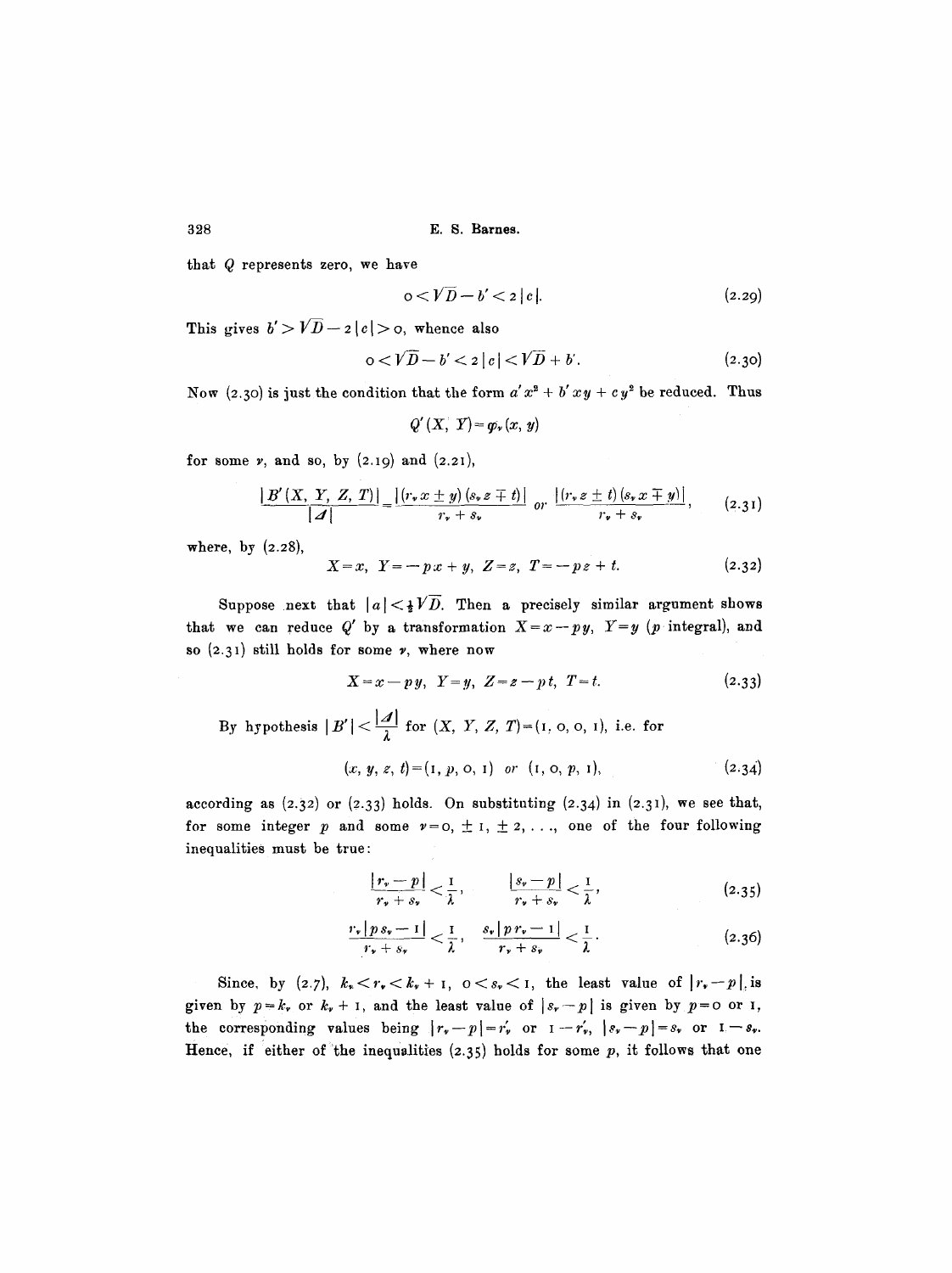of the four numbers  $A_{\nu}^{(i)}$  is  $\langle \frac{1}{\lambda}, i$ .e. that one of the inequalities (2.14)--(2.17) is false.

Finally, (2.6) gives  $r_{r-1} = k_{r-1} + \frac{1}{r_r}$ ,  $s_{r-1} = \frac{1}{s_r} - k_{r-1}$ , and the inequalities (2.36) can be written as

$$
\frac{|s_{\nu-1}-p+k_{\nu-1}|}{r_{\nu-1}+s_{\nu-1}} < \frac{1}{\lambda}, \quad \frac{|r_{\nu-1}-p-k_{\nu-1}|}{r_{\nu-1}+s_{\nu-1}} < \frac{1}{\lambda}.
$$

But these are of the same form as  $(2.35)$ , with  $\nu - 1$  in place of  $\nu$ , and  $p$  replaced by  $p \pm k_{r-1}$ . It therefore follows, as in the preceding paragraph, that if either of the inequalities (2.36) holds, then one of  $(2.14)-(2.17)$  (with  $\nu-1$  in place of  $\nu$ ) must be false.

3. We now take

$$
\lambda = 3(V_2 + 1) = 7.24264 \ldots \tag{3.1}
$$

and show that the inequalities  $(2.14)$ - $(2.17)$  can be true for all  $\nu$  only if  $(K)$  is one of three sequences<sup>1</sup>

$$
(\boldsymbol{K}_1): \qquad \qquad \text{so} \text{[1]}_{\infty} \qquad \qquad (3.2)
$$

$$
(\boldsymbol{K_2})\tag{3.3}
$$

$$
(\mathbf{K}_3): \qquad \qquad \infty[2], \ \mathbf{I}, \ \mathbf{I}, \ [2]_{\infty}.\tag{3.4}
$$

Applying Lemma I (i), we shall then have the following result:

**Lemma 2.** *The inequality* 

$$
|B| < \frac{|A|}{3(V_{2}+1)} = \frac{V_{2}-1}{3} |A| \tag{3.5}
$$

*can be satisfied for all forms B other than those correspouding to the sequences*   $(K_1), (K_2), (K_3).$ 

In this section we therefore suppose that  $(2.14)$ - $(2.17)$  are true for all v, where  $\lambda = 3(V_2 + 1)$ .

Lemma 3. *Every k, is I or 2.* 

<sup>&</sup>lt;sup>1</sup> The notation  $\infty[a]_{\infty}$  is used for the infinite sequence each of whose elements is  $\alpha$ ;  $\infty[a]$ and  $[a]_{\infty}$  are the semi-infinite sequences with every element a, written to the left and to the right respectively.  $u[u]$  or  $[a]_n$ , where n is a positive integer, will denote a sequence of n elements a.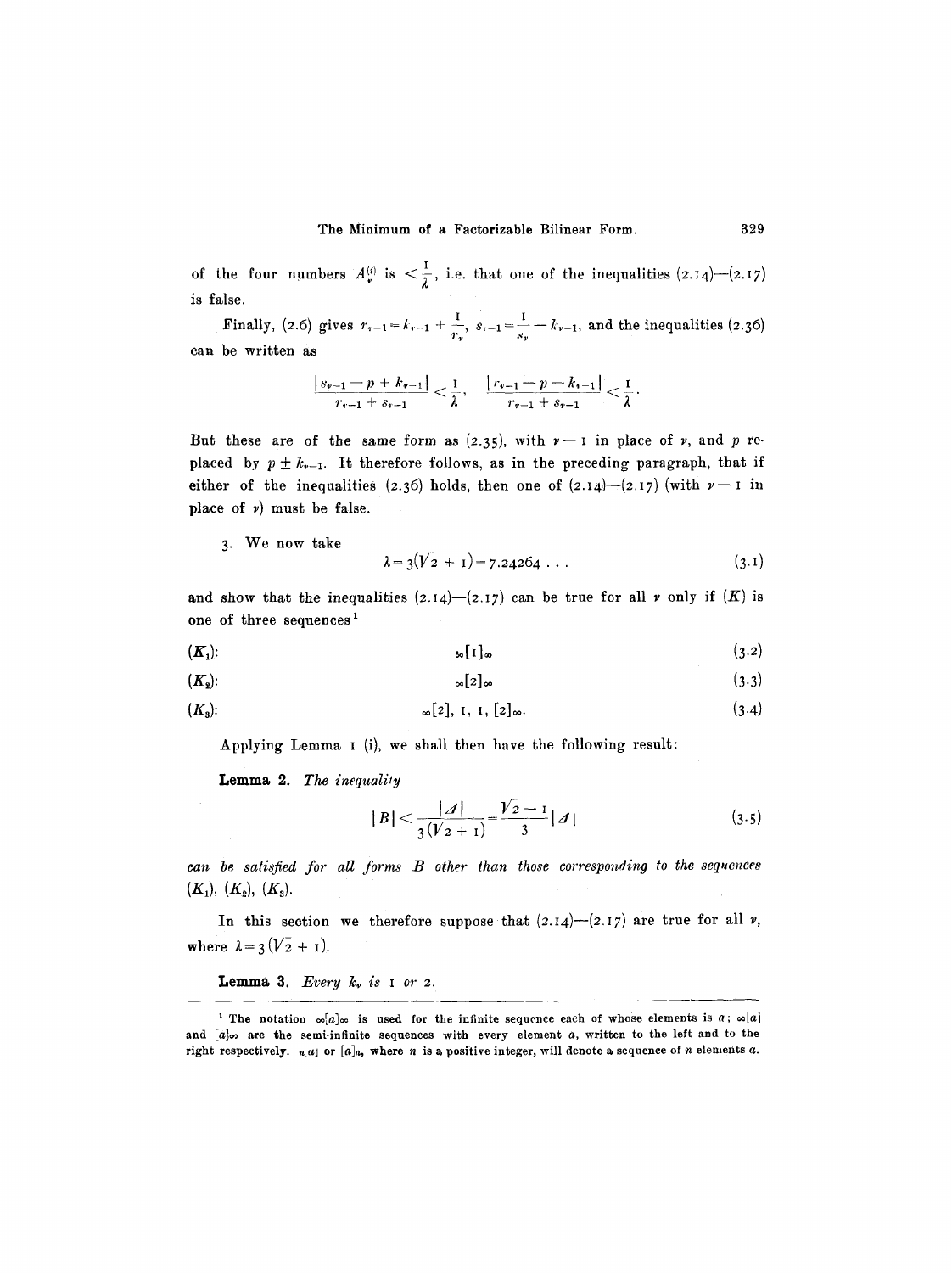**Proof.** Suppose firstly that some  $k_r \geq 4$ . Then, by (2.9),  $r_r + s_r > k_r \geq 4$ , and one of  $r'_r$ ,  $1-r'_r$  must be  $\leq \frac{1}{2}$ . Hence either  $A_r^{(1)}$  or  $A_r^{(2)}$  is  $\lt \frac{1}{8} \lt \frac{1}{\lambda}$ , contradicting either (2.I4) or (2.t5).

Thus every  $k_{\nu} \leq 3$ . Suppose that some  $k_{\nu} = 3$ . Then

$$
s_{\nu} = (0, k_{\nu-1}, \ldots) > \frac{1}{k_{\nu-1}+1} \geq \frac{1}{4},
$$

and either  $r'_* \leq \frac{1}{2}$  or  $1-r'_* \leq \frac{1}{2}$ .

If  $r'_* \leq \frac{1}{2}$ , (2.14) gives

$$
3+\frac{1}{4}<(\lambda-1)\frac{1}{2},
$$

or  $\lambda > \gamma$ .5, which is false. If  $I - r'_{\nu} \leq \frac{1}{2}$ ,  $r'_{\nu} \geq \frac{1}{2}$  and (2.15) gives

$$
3+\tfrac{1}{2}(\lambda+1)+\tfrac{1}{4}<\lambda
$$

or  $\lambda > 7.5$ , which is again a contradiction.

Thus  $k_v \neq 3$  for any  $\nu$ , and the lemma is proved.

**Lemma 4.** If  $k_r = 2$ , then

$$
r'_{\nu} \leq 2 - V_2 = (0, 1, 1, 2\omega). \tag{3.6}
$$

*Further, if*  $r'_r = 2 - V_2$ *, then*  $s_r = V_2 - I = (0, 2\infty)$ .

**Proof.** We obtain from  $(2.16)$  and  $(2.15)$  in turn

$$
k_{\nu} + r_{\nu}' \leq (\lambda - 1)s_{\nu} \leq \lambda (\lambda - 1) - (\lambda - 1)k_{\nu} - (\lambda^{2} - 1)r_{\nu}', \qquad (3.7)
$$

$$
0 \leq \lambda (\lambda - 1) - \lambda k_{\nu} - \lambda^{2} r_{\nu}',
$$

whence

$$
0 \leq \lambda (\lambda - 1) - \lambda k_{\nu} - \lambda^2 r,
$$
  

$$
\lambda r_{\nu} \leq \lambda - 1 - k_{\nu}.
$$

On substituting  $k_v = 2$ ,  $\lambda = 3(\sqrt{2} + 1)$ , this gives

$$
r'_\nu \leq 1 - \frac{3}{\lambda} = 2 - \sqrt{2} \, .
$$

If now  $r'_{\nu}= 2-V_2$ , there is equality throughout in (3.7), whence

$$
(\lambda - 1) s_r = k_r + r'_r,
$$
  
\n
$$
(3 V_2 + 2) s_r = 4 - V_2,
$$
  
\n
$$
s_r = V_2 - 1.
$$

**Lemma 5.** A subsequence  $\ldots$  2, 1,  $\ldots$  of  $(K)$  must form part of a subsequence

 $\ldots$ , 2, 1, 1, 2,  $\ldots$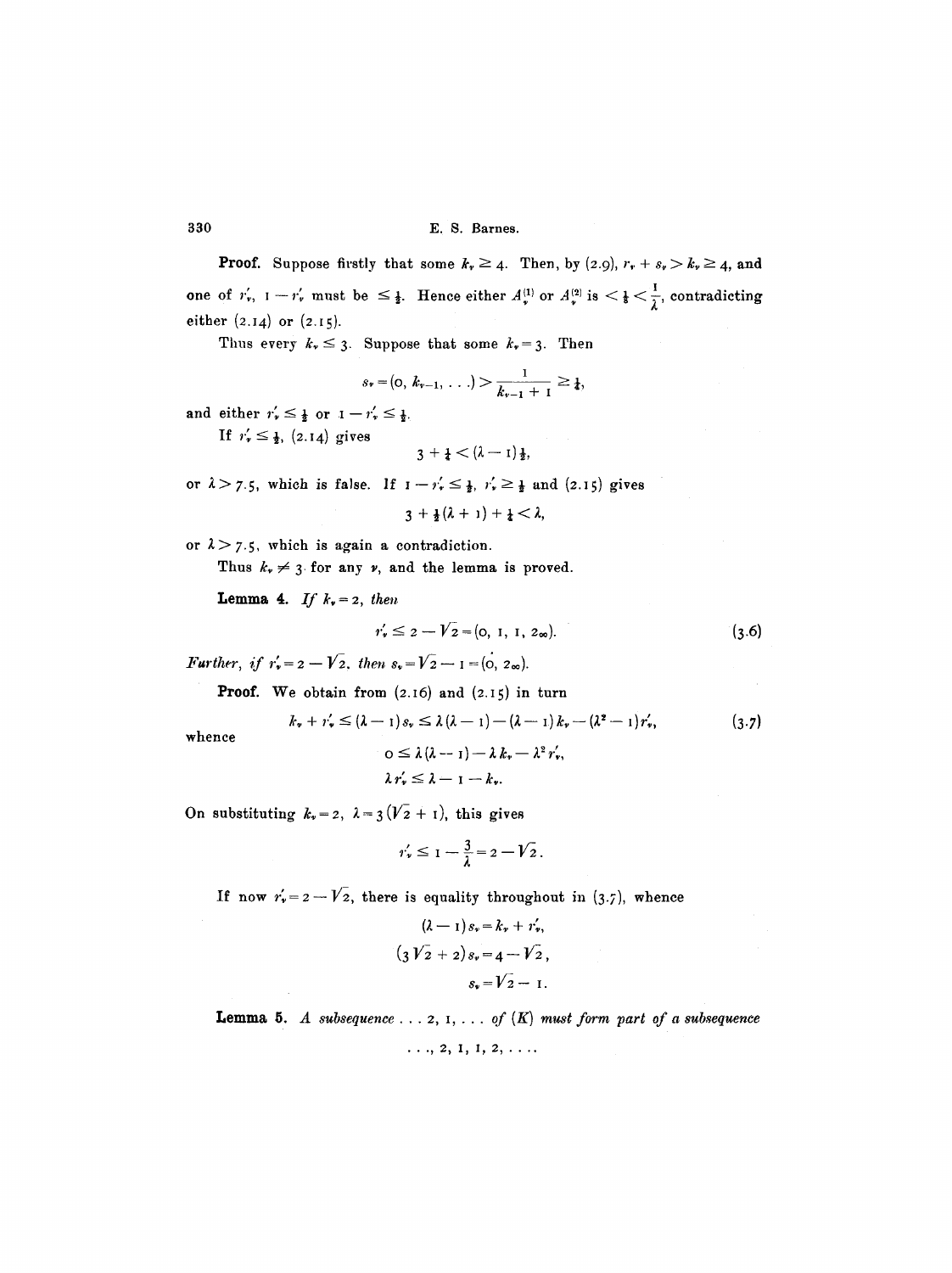The Minimum of a Factorizable Bilinear Form. 331

**Proof.** By hypothesis,  $k_v = 2$ ,  $k_{v+1} = 1$  for some v. Then, by Lemma 4,

$$
r'_v = (0, 1, k_{v+2}, k_{v+3}, \ldots) \leq 2 - V_2 = (0, 1, 1, 2, 2, \ldots).
$$

Comparing partial quotients in this inequality, we find  $k_{r+2} \leq 1$ , whence  $k_{r+2} = 1$ ; then  $k_{r+3} \geq 2$ , whence, by Lemma 3,  $k_{r+3} = 2$ .

We now exclude the special sequences  $(K_1)$ ,  $(K_2)$  defined in (3.2), (3.3). From Lemma 3, we then see that each of the numbers I and 2 must occur in  $(K)$ , and so also a subsequence ... 1,2,... or ...2, I,.... By the symmetry **in**   $r'_*, s_*$  of  $(2.14)$ - $(2.17)$ , we may suppose that  $(K)$  contains a subsequence... 2, 1, ... Lemma 5 now establishes the existence of a subsequence

$$
\ldots \; 2_{(v)}, \; 1, \; 1, \; 2, \; \ldots \qquad (3.8)
$$

of  $(K)$ .

If now (3.8) extends to the right as ...  $2(y)$ , I, I,  $[2]_{\infty}$ , we have

$$
r'_{\nu} = (0, 1, 1, 2\omega) = 2 - \sqrt{2},
$$

whence, by Lemma 4,  $s_v = (0, 2\infty)$ , and so  $(K)$  is  $(K_s)$   $((3.4))$ . By symmetry, if  $(3.8)$ extends to the left as  $_{\infty}[2]$ , I, I, 2, ...,  $(K)$  is again  $(K_{s})$ . Thus if we now exclude also the special sequence  $(K_3)$ , there can only be a finite number of elements 2 immediately to the right and to the left of  $(3.8)$ . Hence  $(K)$  must contain a subsequenee

$$
\ldots, 1, n[2], 1, 1, [2]_m, 1, \ldots,
$$

i za Zi

and so, using Lemma 5, a subsequence

$$
\ldots 2, 1, 1, n[2], 1, 1, [2]_m, 1, 1, 2, \ldots \qquad (3.9)
$$

where m, n are finite integers  $\geq 1$ .

We now complete the proof of Lemma 2 by showing that the existence of a subsequence (3.9) of  $(K)$  leads to a contradiction with the inequalities (2.14)--(2.17).

Suppose firstly that m is even. Then, taking  $k_r = 2$  as the last 2 of the block  $_{n}[2]$ , we have

$$
r'_{\nu} = (0, 1, 1, [2]_m, 1, 1, 2, ...)
$$
  
> (0, 1, 1, [2]\_m, 1, 1), an even convergent,  
= (0, 1, 1, [2]\_{m+1})  
> (0, 1, 1, 2<sub>\infty</sub>),

contradicting (3.6).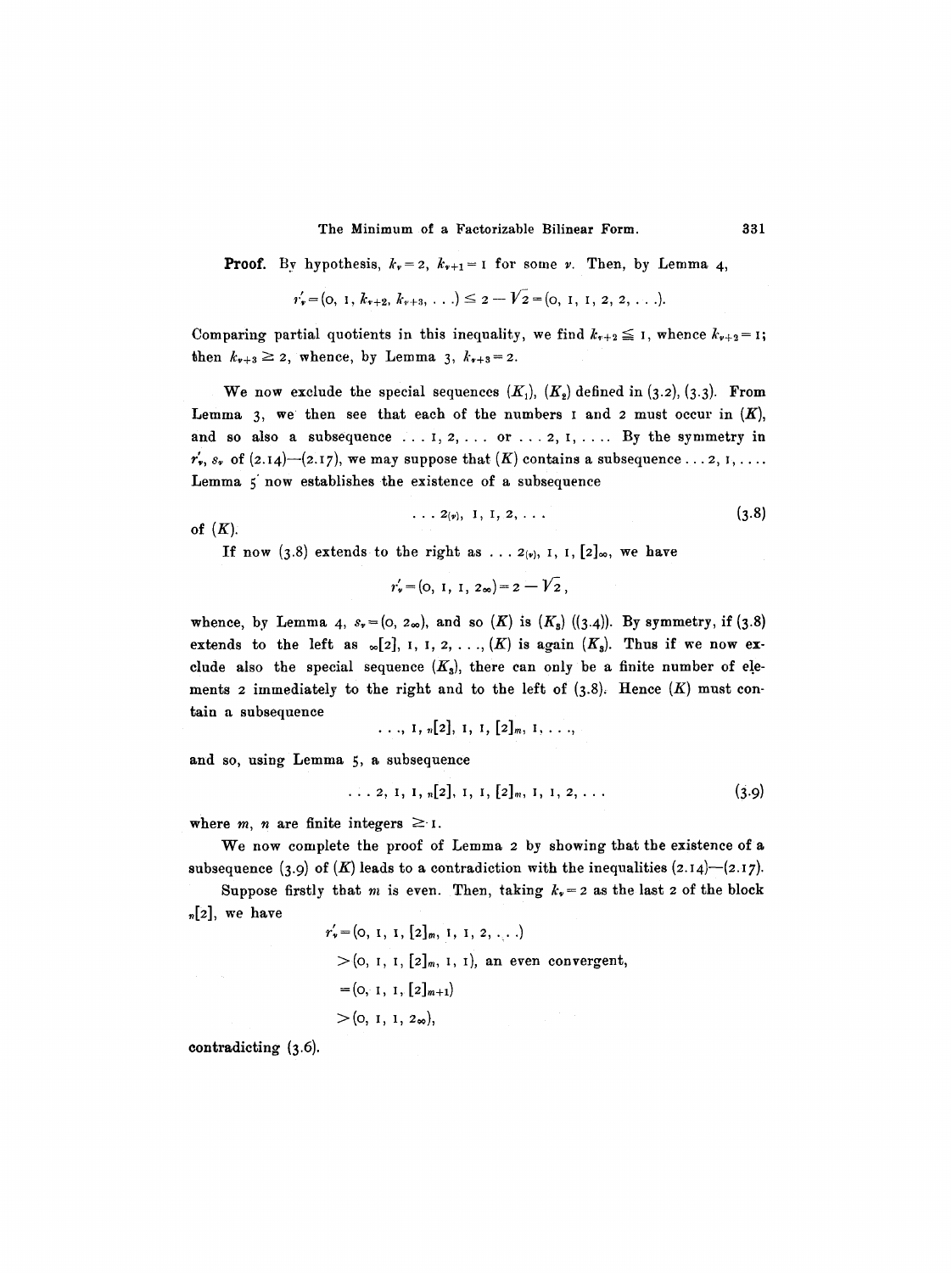Thus we can suppose that  $m$  is odd and, similarly, that  $n$  is odd; by symmetry, we may further suppose that  $m \geq n$ .

We define the numbers  $u_i$  for  $i=0, 1, 2, \ldots$  by

$$
u_0 = 0, \ u_1 = 1, \ldots, \ u_{i+2} = 2 \, u_{i+1} + u_i \ (i \geq 0). \tag{3.10}
$$

Then clearly  $\omega_i = \frac{u_i}{u_{i+1}}$  is the *i*<sup>th</sup> convergent to the continued fraction  $(0, 2\infty) = V^2 - 1$ , and so

$$
0 = \omega_0 < \omega_3 < \omega_4 < \cdots < \sqrt{2} - 1 < \cdots < \omega_5 < \omega_3 < \omega_1 = \frac{1}{2}.\tag{3.11}
$$

Taking  $k_v = 2$  as above, we then have

$$
r'_v = (0, 1, 1, [2]_m, 1, 1, 2, ...)
$$
  
>  $(0, 1, 1, [2]_m, 1, 1, 2)$ , an even convergent;

a simple calculation shows that the value of this continued fraction is  $\frac{8 u_{m+1} + 2 u_m}{2}$ whence **13**  $u_{m+1}$  + 5  $u_m$ 

$$
r'_v > \frac{8 + 2 \omega_m}{13 + 5 \omega_m}.\tag{3.12}
$$

**Also,** 

 $s_{\nu} = (0, [2]_{\nu-1}, 1, 1, 2, \ldots)$  $>(0, [2]_{n-1}, 1, 1)$ , an even convergent,  $= (0, [2]_n) = \omega_n;$ 

since  $m \ge n$ , (3.11) shows that  $\omega_m \le \omega_n$ , whence

$$
s_{\nu} > \omega_m. \tag{3.13}
$$

 $(2.15)$ , with  $(3.12)$  and  $(3.13)$ , now gives

$$
2 + (\lambda + 1) \frac{8 + 2 \omega_m}{13 + 5 \omega_m} + \omega_m < \lambda.
$$
  

$$
\lambda > \frac{5 \omega_m^2 + 25 \omega_m + 34}{3 \omega_m + 5}.
$$
 (3.14)

or

The r.h.s. of (3.14) is an increasing function of 
$$
\omega_m
$$
 for  $\omega_m \ge 0$ , since its derivative is  
a positive multiple of  $15 \omega_m^2 + 50 \omega_m + 23 > 0$ . Hence, since, by (3.11),  $\omega_m > \sqrt{2} - 1$ ,  
we deduce from (3.14) that

$$
\lambda > \frac{5(\sqrt{2}-1)^2+25(\sqrt{2}-1)+34}{3(\sqrt{2}-1)+5} = \frac{24+15\sqrt{2}}{3\sqrt{2}+2} = 3(\sqrt{2}+1) = \lambda.
$$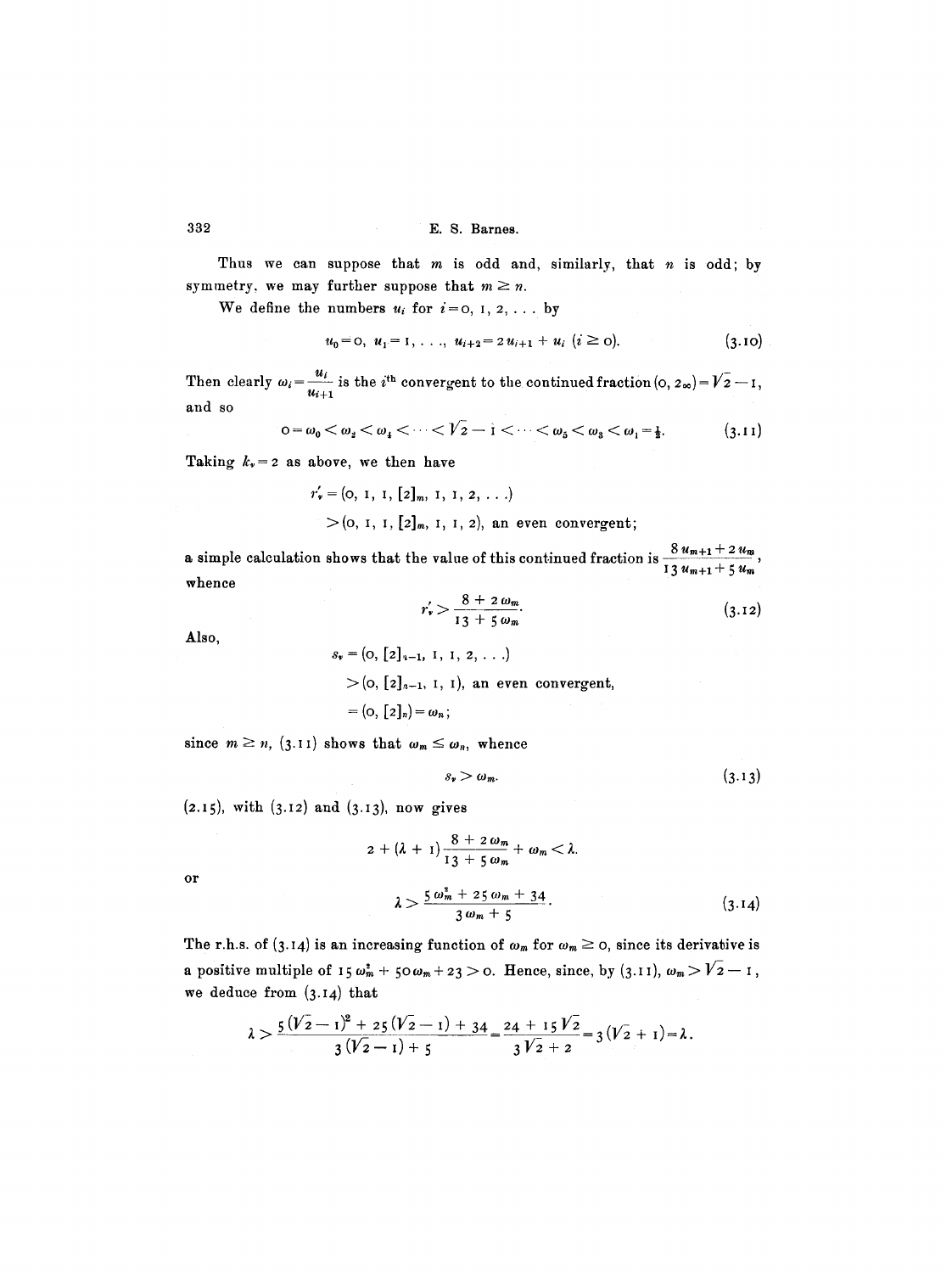This contradiction shows that a sequence  $(3.9)$  cannot occur in  $(K)$ ; the proof of Lemma 2 is therefore complete.

. We now examine the special sequences  $(K_1)$ ,  $(K_2)$ ,  $(K_3)$  and the corresponding classes of bilinear forms.

(i) If  $(K)$  is  $(K_1)$ :  $\infty[1]_{\infty}$ ,  $k_v = 1$  and  $r'_v = s_v = (0, 1_{\infty}) = \frac{\sqrt{5}-1}{2}$ ,  $r_v = \frac{\sqrt{5}+1}{2}$  for all v. By (2.5),  $\frac{dv}{a_{\nu+1}} = r_{\nu} s_{\nu} = 1$ ,  $\frac{dv}{a_{\nu+1}} = r_{\nu} - s_{\nu} = 1$ , so that

$$
\varphi_* = a(x^2 + xy - y^2) = a\left(x + \frac{1 + \sqrt{5}}{2}y\right)\left(x + \frac{1 - \sqrt{5}}{2}y\right).
$$

**!**  Thus B is equivalent to a multiple of  $B_1 = \left(x + \frac{1 + \sqrt{5}}{2}y\right)\left(z + \frac{1 - \sqrt{5}}{2}t\right)$ . Also, since  $r'_v$ ,  $s_v > \frac{1}{2}$ ,

$$
\frac{r'_v}{r_v+s_v} > \frac{1-r'_v}{r_v+s_v} = \frac{3-\sqrt{5}}{2\sqrt{5}}, \quad \frac{s_v}{r_v+s_v} > \frac{1-s_v}{r_v+s_v} = \frac{3-\sqrt{5}}{2\sqrt{5}}, \text{ for all } v.
$$

Hence, by (2.11),  $A_{\nu}^{(i)} \ge \frac{3-\nu_5^2}{2\sqrt{5}}$ , and so, by Lemma I (ii),  $|B_1|\geq \frac{3-V_5}{2V_5}|A|.$ 

Since  $B_1(1, 0, 1, 1) = \frac{3 - V_5}{2}$ ,  $|\mathcal{A}(B_1)| = V_5$ , it follows that

$$
M(B_1) = \frac{3 - V_5}{2 V_5} |A|.
$$
 (4.1)

and that the lower bound is attained.

(ii) If  $(K)$  is  $(K_2)$ :  $\infty[2]_{\infty}$ ,  $k_v=2$  and  $r'_v=s_v=(0, 2\infty)=\overline{V_2}-1$ ,  $r_v=\overline{V_2}+1$  for all v. By (2.5),  $\frac{dy}{a_{r+1}} = r_y s_r = 1$ ,  $\frac{dy}{a_{r+1}} = r_r - s_r = 2$ , so that  $\varphi_r = a(x^2 + 2xy - y^2)$  ~  $\sim a(x^2-zy^2)=a(x-V_2y)(x+V_2y)$ . Thus B is equivalent to a multiple of  $B_2 = (x - \sqrt{2} y)(z + \sqrt{2} t).$ 

Also, since  $r'_r$ ,  $s_r < \frac{1}{2}$ , the least of the expressions  $A_r^{(i)}$  is

$$
A_{\nu}^{(1)} = A_{\nu}^{(3)} = \frac{V_2 - 1}{2V_2} = \frac{2 - V_2}{4},
$$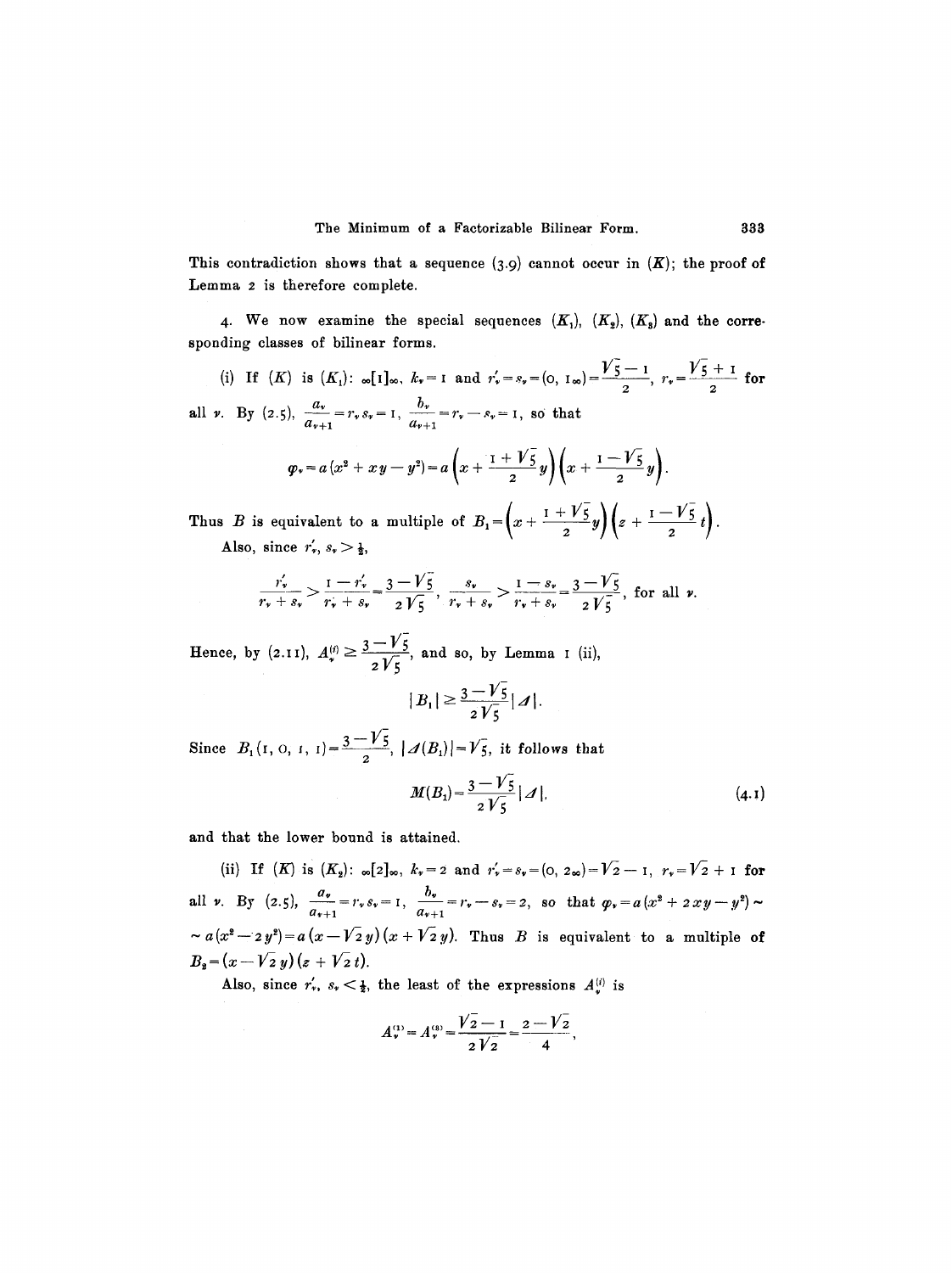whence, by Lemma I (ii),

$$
|B_2|\geq \frac{2-V_2}{4}|A|.
$$

Since  $B_2(1, 0, -1, 1) = V_2 - I$ ,  $|\mathcal{A}(B_2)| = 2V_2$ , it follows that

$$
M(B_2) = \frac{2 - V_2}{4} | \mathcal{A} |, \tag{4.2}
$$

and that the lower bound is attained.

(iii) Suppose finally that  $(K)$  is  $(K_3)$ :  $\infty[2]$ , 1, 1,  $[2]_{\infty}$ . Taking  $k_1=2$  as the last 2 of the block  $_{\infty}[2]$ , we have  $r'_{1}=(0, 1, 1, 2_{\infty})=2-V_{2}$ ,

$$
s_1 = (0, 2\omega) = \sqrt{2} - 1, r_1 = 2 + r_1' = 4 - \sqrt{2},
$$

whence, by  $(2.19)$ ,

$$
\varphi_1 = a\left\{ \left(4-\sqrt{2}\right)x-y\right\} \left\{ \left(\sqrt{2}-1\right)x+y\right\} \sim a\left(x-\sqrt{2}\,y\right)\left\{x+\left(\,3-\sqrt{2}\right)y\right\}.
$$

Thus B is equivalent to a multiple of  $B_3 = (x-\sqrt{2}y)\{z+(3-\sqrt{2})t\}.$ 

In order to show that the (attained) lower bound of  $|B_{s}|$  is  $\frac{1}{\sqrt{2}}$  |, we 3 need the following lemma:

**Lemma 6.** If, in any sequence  $(K)$ ,  $k_{v-2} = k_{v-1} = k_v = k_{v+1} = k_{v+2} = 2$ , then  $A_{\nu}^{(i)} \ge \frac{1}{7.1}$   $(i=1, 2, 3, 4).$ 

**Proof.** By symmetry, it suffices to show that  $(2.14)$  and  $(2.15)$  are satisfied with  $\lambda = 7.1$ ; and since  $r'_{\nu} = (0, k_{\nu+1}, \ldots) = (0, 2, \ldots) < \frac{1}{2}, 1 - r'_{\nu} > r'_{\nu}$ , and so it is sufficient to show that  $A^{(1)}_* \geq 7.1$ , i.e. that (2.14) is true. Now

$$
r'_{\mathbf{v}} = (0, 2, 2, k_{\mathbf{v}}+3, \ldots) > (0, 2, 2) = \frac{2}{9}; s_{\mathbf{v}} = (0, 2, 2, k_{\mathbf{v}}-3, \ldots) < (0, 2, 2, k_{\mathbf{v}}-3) \leq (0, 2, 2, 1) = \frac{3}{7}.
$$

Hence  $(2.14)$  is certainly true if

$$
2 + \frac{3}{7} \leq (\lambda - 1) \frac{2}{5},
$$

i.e. if  $\lambda \geq \frac{99}{14} = 7.07$ ..., and so in particular if  $\lambda = 7.1$ .

Our object, after Lemma I (ii), is to prove that the inequalities  $(2.14)$ - $(2.17)$ hold for all  $\nu$  if  $(K)$  is  $(K_s)$  and  $\lambda = 3(\overline{V_2} + 1) = 7.24$ ... Suppose first that  $k_{\nu}$ occurs in the subsequence

$$
2_{(0)}, 2_{(1)}, 1_{(2)}, 1, 2, 2 \qquad (4.3)
$$

of  $(K_3)$ . By symmetry, we need consider only the values  $\circ$ ,  $\circ$ ,  $\circ$  of  $\nu$ .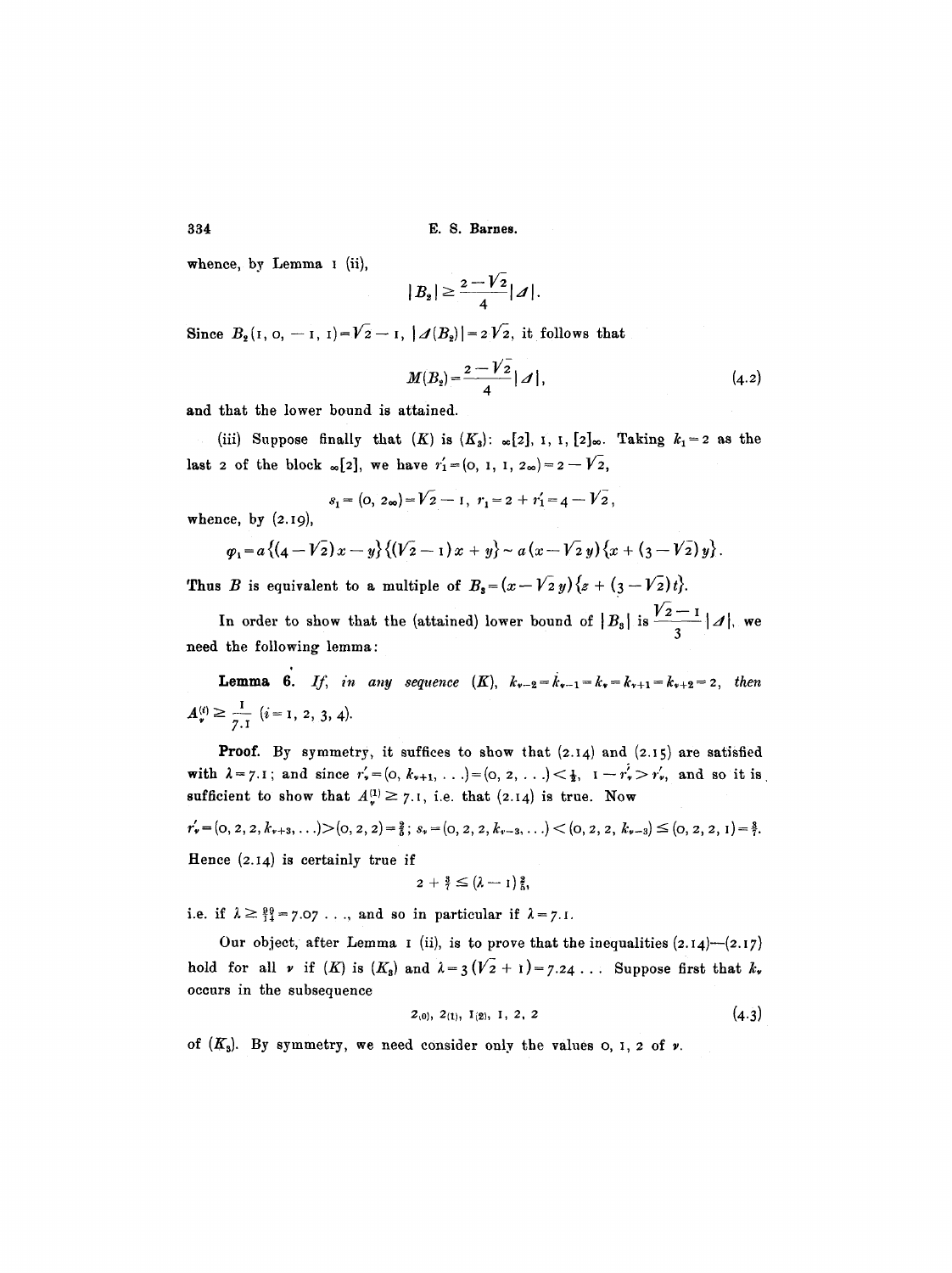As was shown above,  $r_1' = 2 - V_2$ ,  $s_1 = V_2 - I$ ,  $r_1 = 4 - V_2$ . Thus  $I - r_1' = s_1 =$  $1 - V_2 - 1 < \frac{1}{2}$ , and the least of the expressions  $A_1^{(i)}$  is  $\frac{1 - r_1}{r_1 + s_1} = \frac{s_1}{r_1 + s_1} = \frac{V_2 - 1}{3}$ 

Using (2.6) (with  $\nu=0$ ,  $k_0=2$ ), we find that

$$
r_0 = \frac{32 + V_2}{14}, r'_0 = \frac{4 + V_2}{14}, s_0 = V_2 - 1.
$$

The least of the expressions  $A_0^{(i)}$  is therefore

$$
A_0^{(1)} = \frac{r'_0}{r_0 + s_0} = \frac{4 + \sqrt{2}}{18 + 5\sqrt{2}} = \frac{\sqrt{2} - 1}{3}
$$

Again using (2.6) (with  $\nu=1$ ,  $k_1=2$ ), we find that

$$
r_2 = \frac{2 + V_2}{2}, r'_2 = \frac{V_2}{2}, s_2 = V_2 - 1.
$$

The least of the expressions  $A_{i}^{(i)}$  is therefore  $\frac{1-r_{2}}{r_{2}+s_{2}}=\frac{V_{2}-I_{2}}{3}$ 

If now  $k_r$  does not belong to the subsequence  $(4.3)$  of  $(K_8)$ , then clearly  $k_{\nu-2} = k_{\nu-1} = k_{\nu} = k_{\nu+1} = 2$ , whence, by Lemma 6,  $A_{\nu}^{(i)} \ge \frac{1}{7 \cdot 1} > \frac{\nu_2 - 1}{3}$ 

We have therefore shown that  $A^{(i)}_{\nu} \geq \frac{V_2-1}{\nu}$  for all  $\nu$ , whence, by Lemma I (ii), 3

$$
|B_3|\geq \frac{V_2-1}{3}|A|.
$$

Since  $|B_3(I, I, I, 0)|=V_2-I, |A(B_3)|=3$ , it follows that

$$
M(B_3) = \frac{V_2 - 1}{3} |A|, \tag{4.4}
$$

and that the lower bound is attained.

5. Parts (i), (ii), (iii) of the theorem now follow at once from Lemma 2 and (4.1), (4.2), (4.4), since the special sequences  $(K_1)$ ,  $(K_2)$ ,  $(K_3)$  have been shown to correspond to the classes of bilinear forms which are equivalent to multiples of  $B_1, B_2, B_3$ , respectively.

It remains to establish the existence of the set of forms  $B$  satisfying  $(1.9)$ for an arbitrarily assigned  $\delta > 0$ . This we do by "approximating" to the sequence  $(K<sub>s</sub>)$  by sequences of the type

$$
(K^*):
$$
 ... 1, 1,  $n_2[2]$ , 1, 1,  $n_1[2]$ , 1, 1,  $[2]_{m_1}$ , 1, 1,  $[2]_{m_2}$ , 1, 1, ... , \t(5.1)

where ...  $n_2, n_1, m_1, m_2, \ldots$  are sufficiently large positive integers.